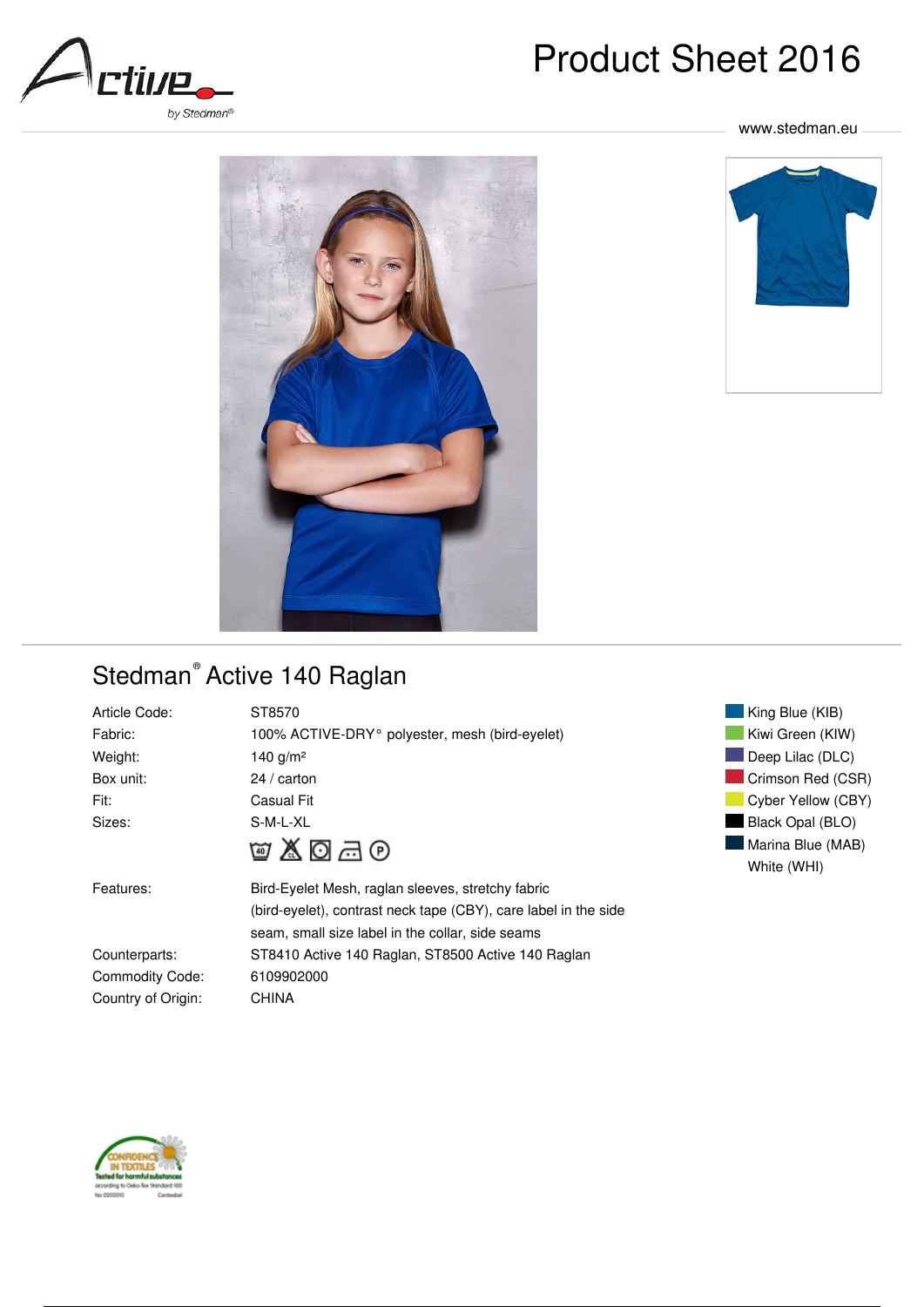#### **Size Chart Women**

| EU        | DE        | FR. ES&PT | П         | UK        |         |           |         |           | Body height (cm) Chest (cm) Waist (cm) Hips (cm) Body height (inches) Chest (inches) Waist (inches) Hips (inches) |             |            |                          |
|-----------|-----------|-----------|-----------|-----------|---------|-----------|---------|-----------|-------------------------------------------------------------------------------------------------------------------|-------------|------------|--------------------------|
| <b>XS</b> | $32 - 34$ | 34-36     | $40 - 42$ | $6 - 8$   | 165-172 | $74 - 81$ | 58-65   | $85 - 91$ | $65 - 68$                                                                                                         | $29 - 32$   | $23 - 26$  | $33 - 36$                |
| s         | $36 - 38$ | $38 - 40$ | $42 - 44$ | $8 - 10$  | 165-172 | 82-89     | 66-73   | 92-98     | 65-68"                                                                                                            | $32.5 - 35$ | $26 - 29$  | $36 - 39$                |
| м         | $40 - 42$ | $42 - 44$ | $46 - 48$ | $10 - 12$ | 165-172 | 90-97     | 74-81   | 99-104    | 65-68"                                                                                                            | 35.5-38"    | $29 - 32$  | $39 - 41$                |
|           | $44 - 46$ | 46-48     | 50-52     | $12 - 14$ | 165-172 | 98-107    | 82-90   | 105-112   | 65-68"                                                                                                            | $39 - 42$   | 32.5-35.5" | $41.5 - 44$ <sup>*</sup> |
| XL        | 48-50     | 50-52     | 54-56     | $16 - 18$ | 165-172 | 108-119   | 91-102  | 113-121   | $65 - 68$                                                                                                         | $42.5 - 47$ | $36 - 40$  | 44.5-48"                 |
| 2XL       | $52 - 54$ | 54-56     | 58-60     | $18 - 20$ | 165-172 | 120-131   | 103-114 | 122-132   | 65-68"                                                                                                            | $47 - 52$   | $41 - 45$  | 48-52"                   |
| 3XL       | 56-58     | 58-60     | 62-64     | $20 - 22$ | 165-172 | 132-142   | 115-126 | 133-143   | 65-68"                                                                                                            | $52 - 56$   | 45-50"     | $52 - 56$                |
| 4XL       | 60-62     | 62-64     | 66-68     | $22 - 24$ | 165-172 | 143-153   | 127-136 | 144-154   | 65-68"                                                                                                            | $56 - 60$   | $50 - 54$  | $57 - 61$                |

#### **Size Chart Men**

| EU             | DE. FR. ES & PT | $_{\text{IT}}$ | <b>UK</b> |         |         |           |         | Body height (cm) Chest (cm) Waist (cm) Hips (cm) Body height (inches) Chest (inches) Waist (inches) Hips (inches) |                        |              |                        |
|----------------|-----------------|----------------|-----------|---------|---------|-----------|---------|-------------------------------------------------------------------------------------------------------------------|------------------------|--------------|------------------------|
| <b>XS</b>      | $42 - 44$       | $32 - 34$      | $32 - 34$ | 159-164 | 78-85   | 66-73     | 84-88   | $63 - 65$                                                                                                         | $31 - 33$              | $26 - 29$    | $33 - 35$ <sup>*</sup> |
| s              | 44-46           | $34 - 36$      | 34-36     | 166-173 | 86-93   | 74-81     | 92-96   | 65.5-68"                                                                                                          | $34 - 37$              | $29 - 32$    | $36 - 39$              |
| м              | $48 - 50$       | $38 - 40$      | $38 - 40$ | 171-179 | 94-101  | 82-89     | 100-104 | 67.5-70.5"                                                                                                        | $37 - 40$ <sup>*</sup> | $33 - 35$    | $39.5 - 41$            |
| L              | 52-54           | $42 - 44$      | $42 - 44$ | 177-184 | 102-109 | $90 - 99$ | 108-112 | $70 - 72.5$                                                                                                       | $40 - 43"$             | $35.5 - 39$  | $42.5 - 44$            |
| X <sub>L</sub> | 56-58           | 46-48          | 46-48     | 182-188 | 110-117 | 100-109   | 116-120 | $72 - 74$ <sup>*</sup>                                                                                            | $43.5 - 46$            | $39.5 - 43$  | $46 - 47$              |
| 2XL            | 60-62           | 50-52          | $50 - 52$ | 185-191 | 118-125 | 110-119   | 124-128 | $73 - 75"$                                                                                                        | $46.5 - 49$            | $43.5 - 47"$ | 49-50.5"               |
| 3XL            | 64-66           | 54-56          | 54-56     | 185-191 | 126-133 | 120-129   | 132-136 | $73 - 75$                                                                                                         | $50 - 52$              | $47 - 51$    | $52 - 53.5$            |
| 4XL            | 68-70           | 58-60          | 58-60     | 191-195 | 134-141 | 130-139   | 137-141 | $75 - 77$                                                                                                         | $53 - 56$              | $51 - 55$    | $54 - 56$              |

### **Junior Sizes**

|    |           |         |       |         |           | EU Age (years) Body height (cm) Chest (cm) Waist (cm) Hips (cm) Body height (inches) Chest (inches) Waist (inches) Hips (inches) |             |             |               |
|----|-----------|---------|-------|---------|-----------|----------------------------------------------------------------------------------------------------------------------------------|-------------|-------------|---------------|
|    | $XS$ 5-6  | 110-116 | 57-58 | 54-55   | $61-63$   | $43.5 - 46$                                                                                                                      | $22.5 - 23$ | $21.5 - 22$ | $24 - 25$     |
| s  | $7 - 8$   | 122-128 | 61-64 | 56,5-58 | 66-69     | 48-50.5                                                                                                                          | $24 - 25$   | $22 - 23$   | $26 - 27$     |
| м  | $9 - 10$  | 134-140 | 67-70 | 59-61   | $72 - 75$ | $53 - 55$                                                                                                                        | $26.5 - 28$ | $23 - 24$   | 28.5-29.5     |
|    | $11 - 12$ | 146-152 | 73-76 | 62-65   | 78-81     | $57.5 - 60$                                                                                                                      | $29 - 30"$  | $24 - 26$   | $31 - 32$     |
| XL | $12 - 13$ | 158-164 | 79-82 | 65-69   | 85-87     | $62 - 65$                                                                                                                        | $31 - 32.5$ | $26 - 27$   | $33.5 - 34.5$ |

The stated sizes above are subject to standard tolerances and have only been stated for orientation purposes. Some articles possess a tighter cut to emphasize the shape of the body (indicated as 'Body Fit' in product descriptions). Please order one size larger if you require a looser fit. All sizes are "to fit" sizes.